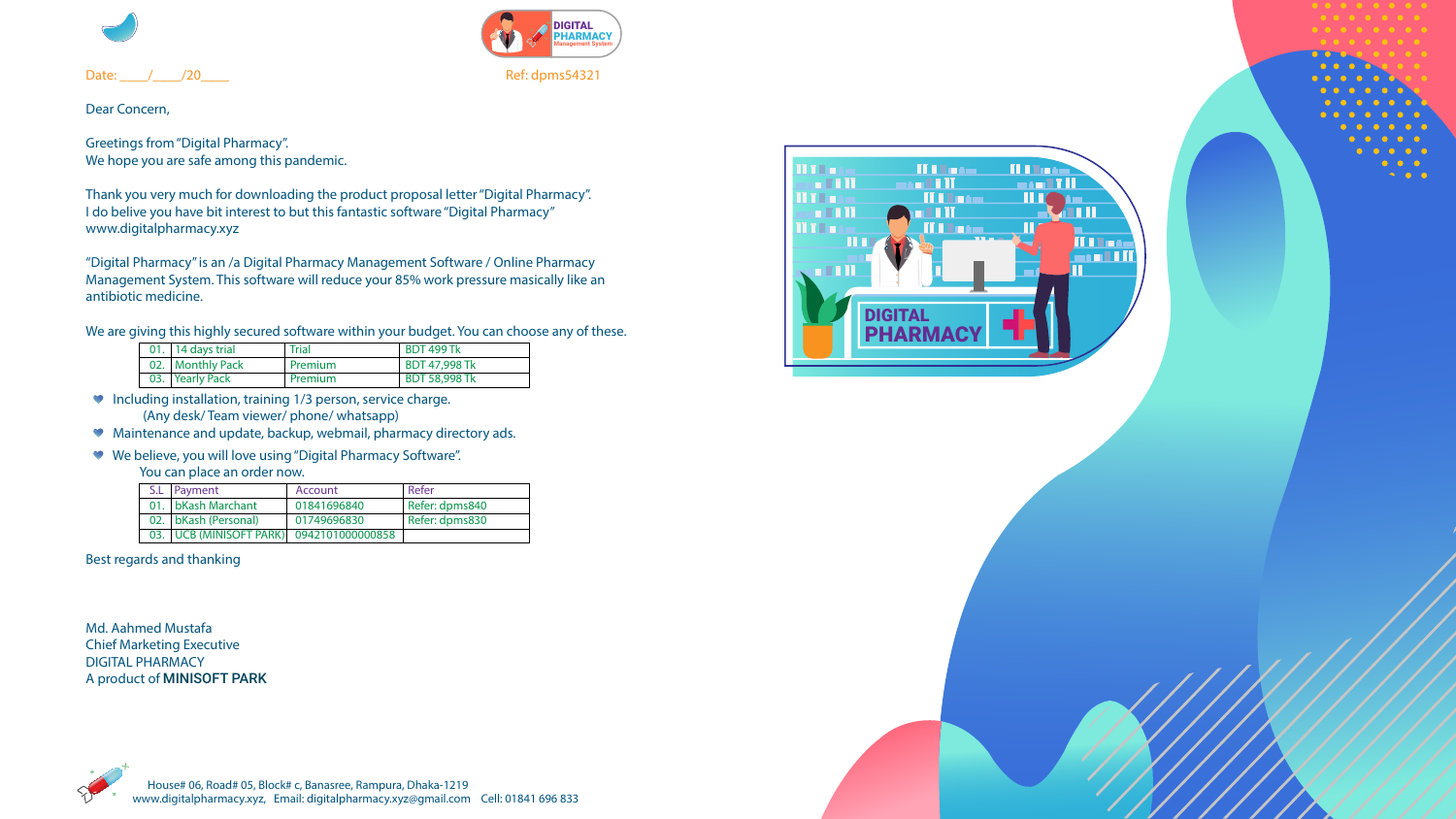





## www.digitalpharmacy.xyz



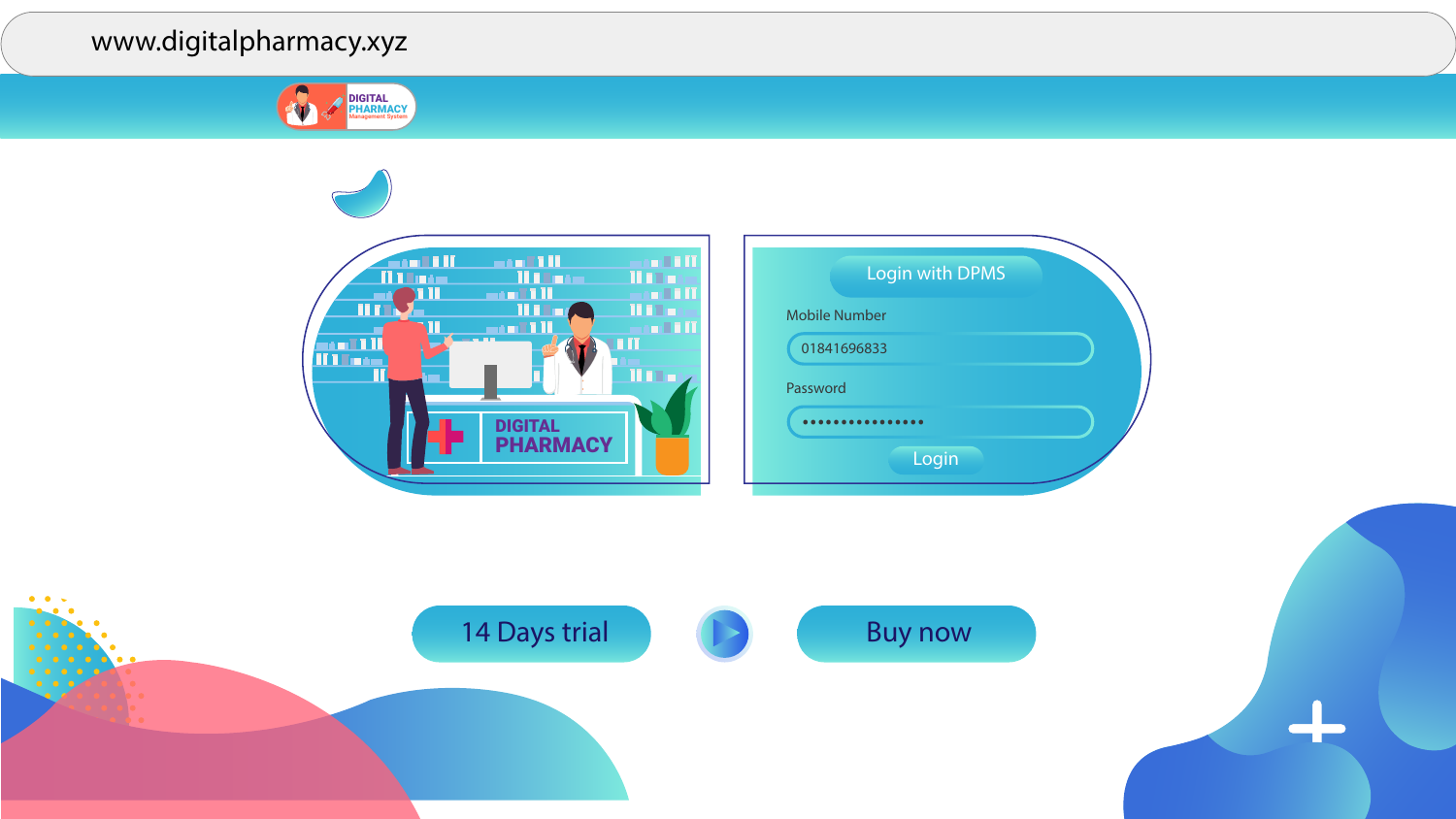

14 Day Trial









## **Features**

### **Digital Pharmacy Awesome Features**

- 
- 
- 
- 
- 
- 
- 
- 

### Get a Proposal letter

- Product Purchase
- Report Management
- Re-Order Management
- Retail Management
- Return Management
- Sales Report & Analysis
- Stock Management
- SMS & Notification
- User Manual Module

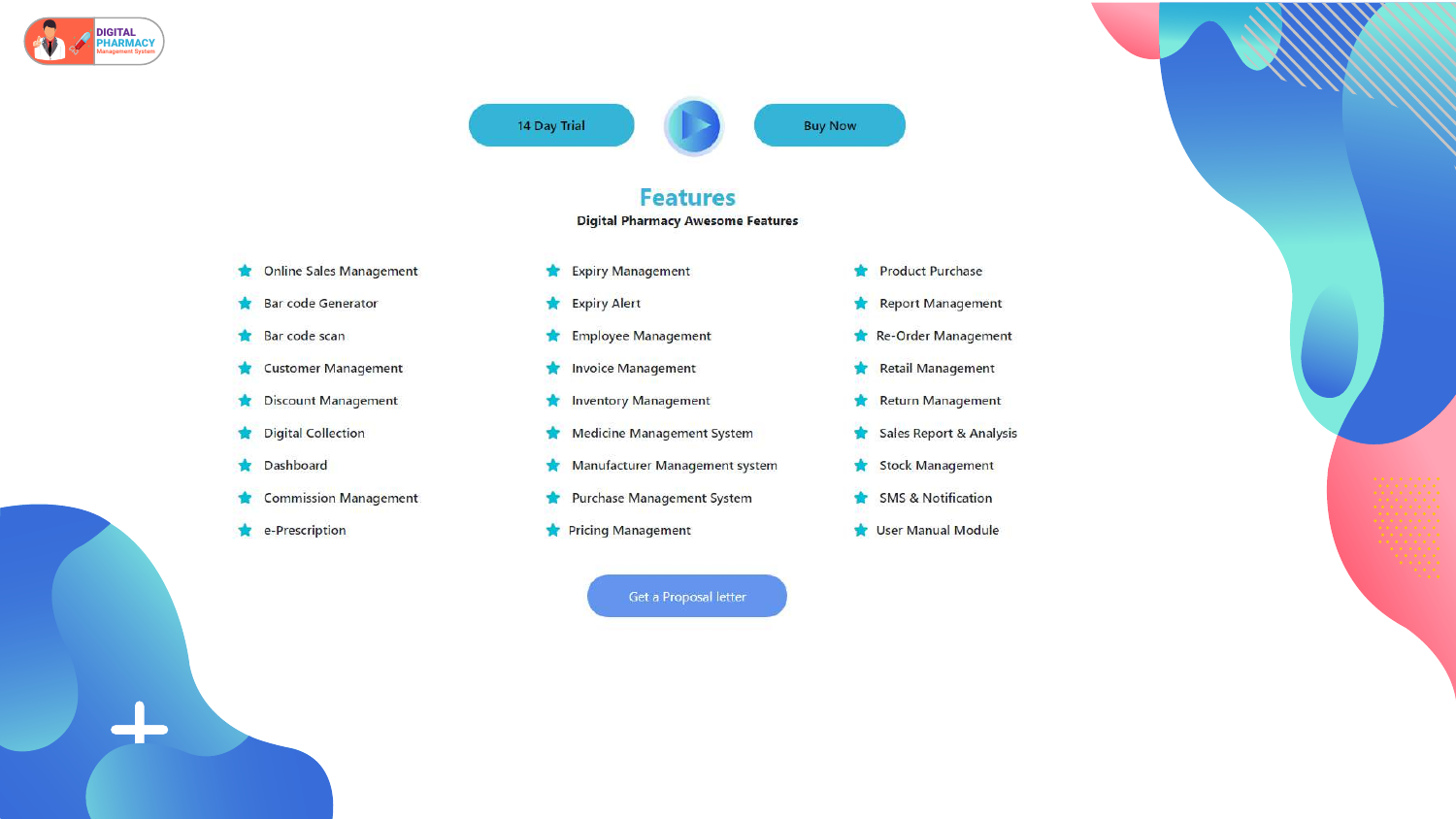# **Installation & Pricing** Pricing will be on installation and servicing

# 14 days Trial

# Supports

Installation  $=$  39,999 Tk Training  $= 6,999$  Tk Monthly Service  $= 1,000$  Tk Maintanance available Update available BackUP available Web mail available Pharmacy Directory Ads

Installation  $=$  39,999 Tk Training  $= 6,999$  Tk Monthly Service  $= 12,000$  Tk Maintanance available Update available BackUP available Web mail available Pharmacy Directory Ads

Installation =  $39,999$  Tk Training  $= 6,999$  Tk Service  $=$  499 Tk Maintanance available Update available BackUP available Web mail available Pharmacy Directory Ads BDT 58,998/= Yearly

Any Desk/Team Viewer Phone Support WhatsApp Support

# Supports

Any Desk/Team Viewer Phone Support WhatsApp Support



## Supports

Any Desk/Team Viewer Phone Support WhatsApp Support

Confirm your order now

# Monthly Pack | | Yearly Pack

BDT 499 Tk **BDT 47,998/= Monthly** 

## Trial Premium Premium Premium Premium Premium

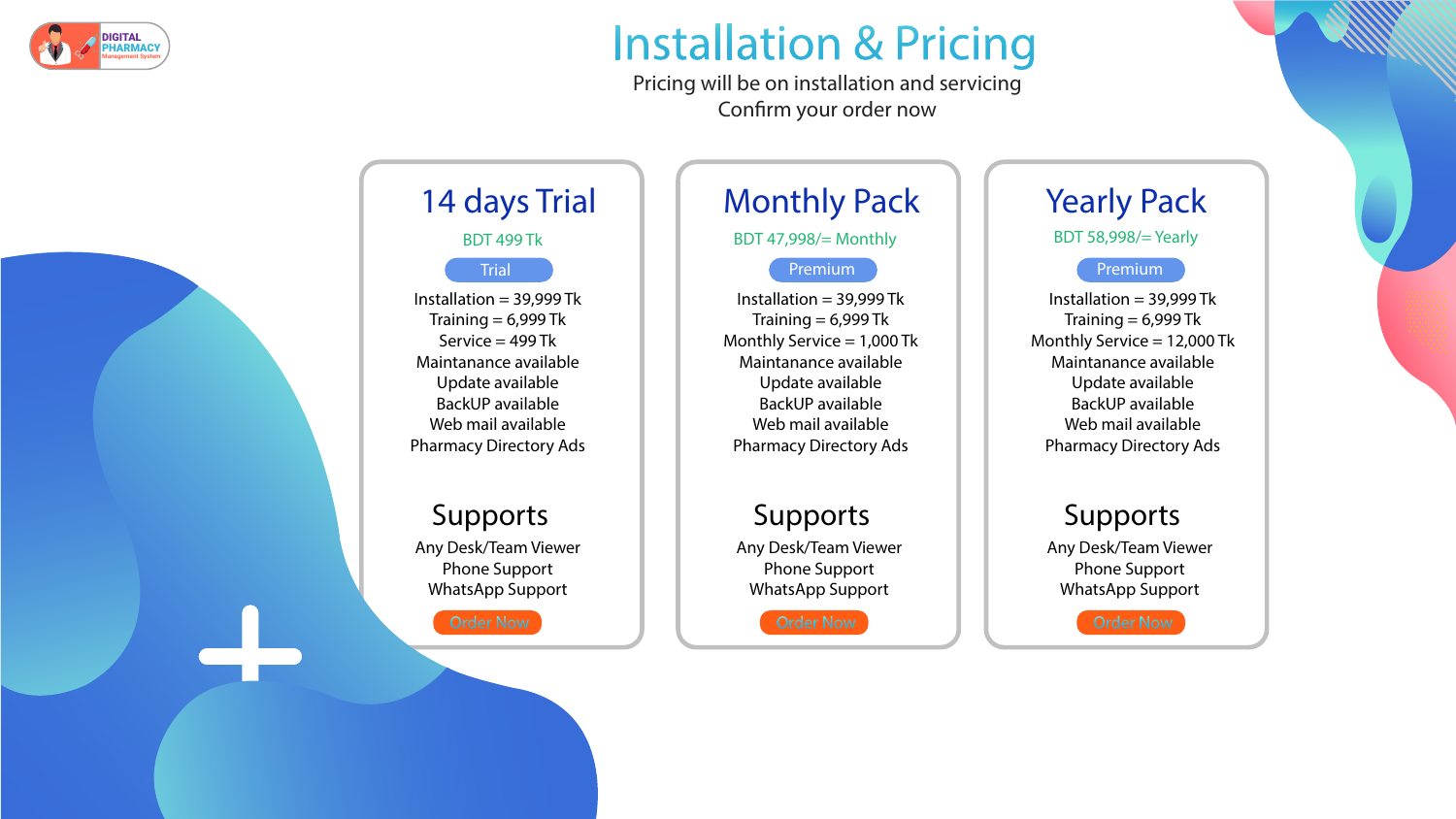

## **Contact Us**



## **Email Address**

 $\overline{\mathbf{N}}$ 

digitalpharmacy.xyz@gmail.com help@digitalpharmacy.xyz

### **Contact Number**  $\boldsymbol{J}$

01841696832 01841696833





### **Office Location**  $\bullet$

House# 06, Road# 05, Block# C, Banasree, Rampura, Dhaka-1219



 $\bullet$   $\bullet$  $\bullet$   $\bullet$ 

 $1111$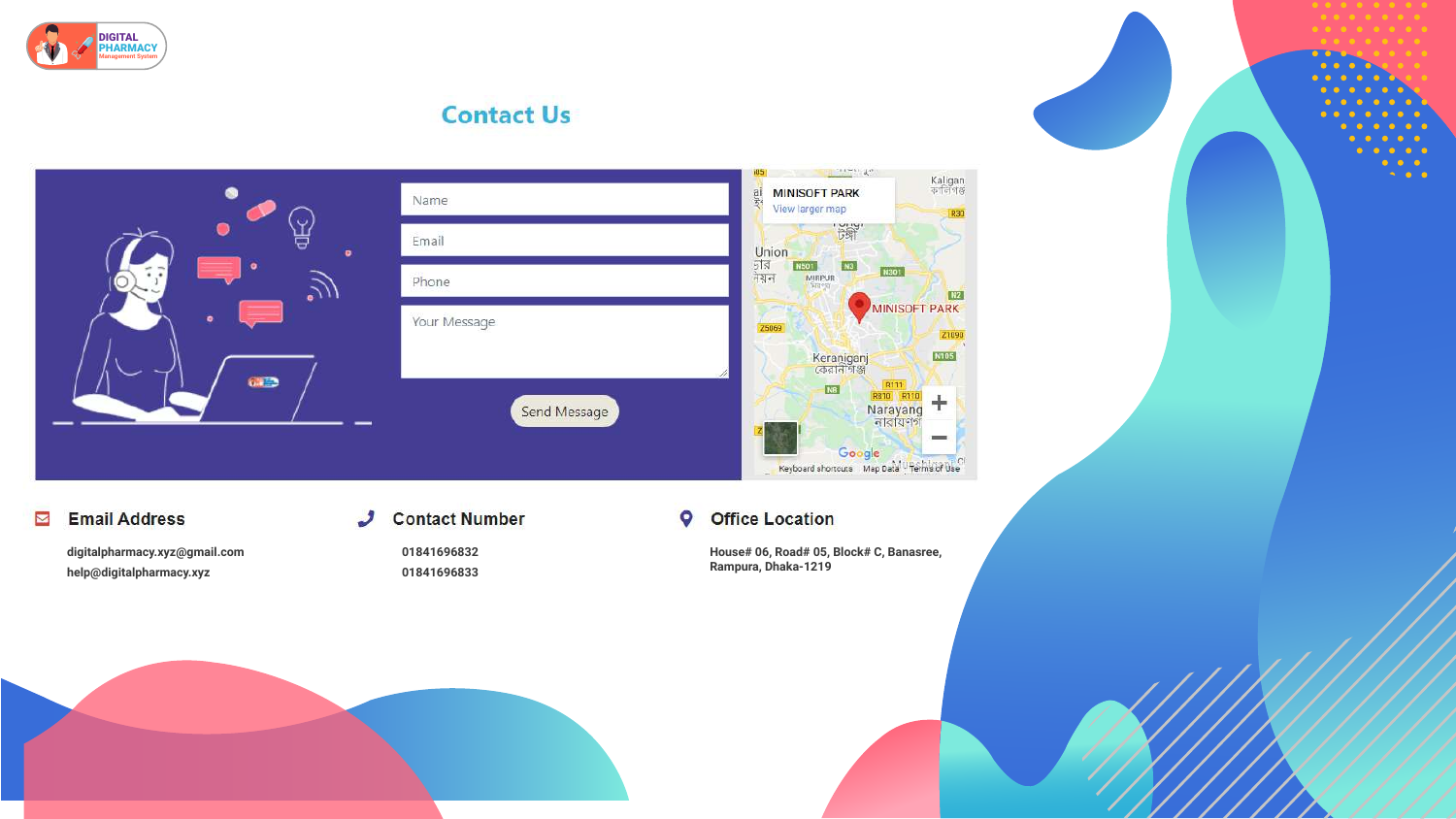# 582 Pharmacy

# 257 Pharmaceutical Company 45000 Thousands Medicine











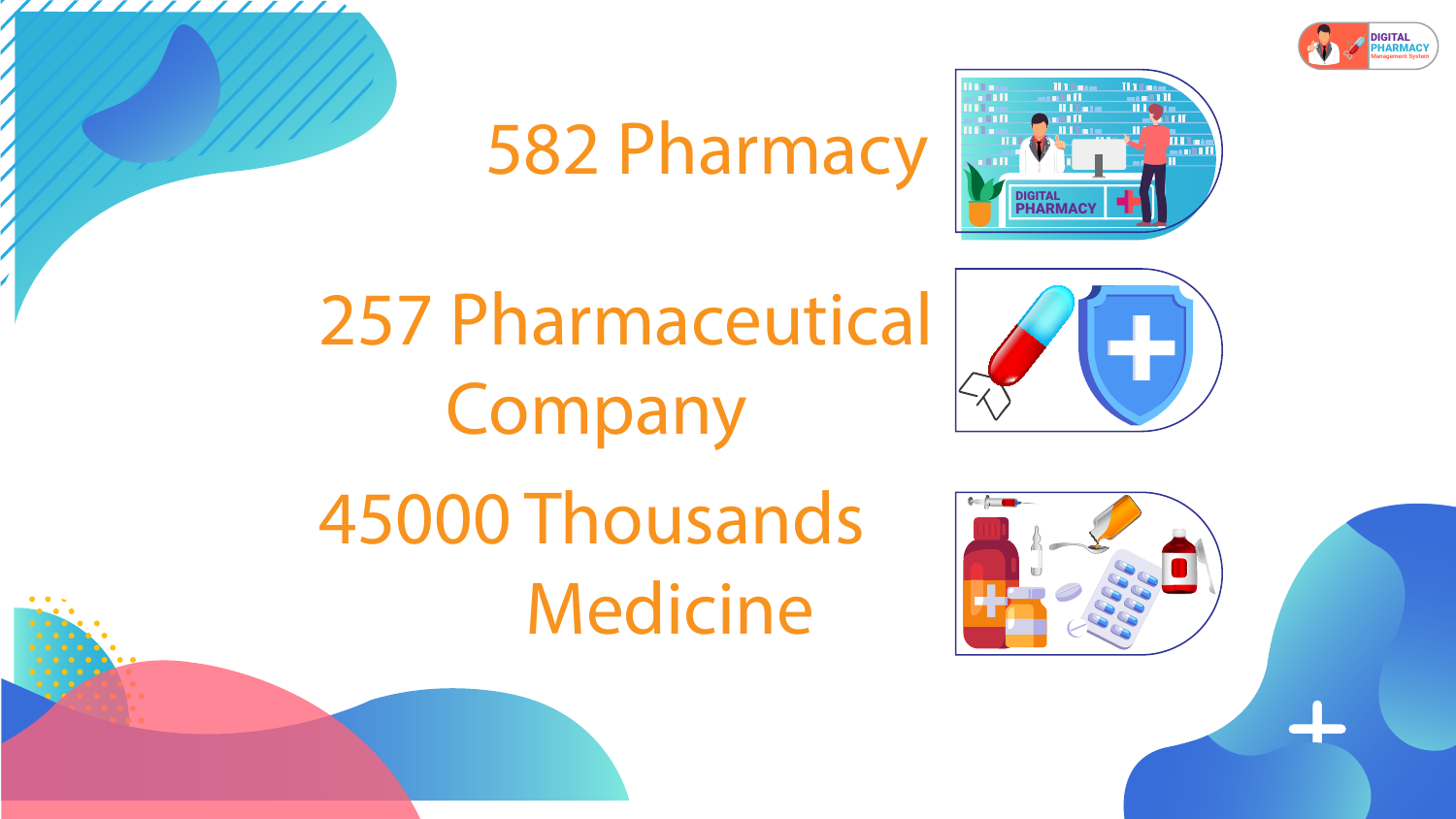

"ফার্মেসি ম্যানেজ এখন পানির মতো সহজ" ডিজিটাল / অনলাইন ফার্মেসি ম্যানেজমেন্ট সফ্টওয়ার

এই সফ্টওয়ারে বাংলাদেশে ২৫০ টির অধিক ফার্মাসিটিক্যাল কোম্পানি ঔষধের নাম, জেনেরিক /গ্রুপ নেম, ফর্মেশন, ডোজ, ইউনিট, ক্রয় ও বিক্রয় মূল্য ইনপুট করা রয়েছে।

| যা যা করতে পারবেন ডিজিটাল ফার্মেসি সফ্টওয়ারেঃ-                             |  |
|-----------------------------------------------------------------------------|--|
| ০১. ঔষধ ক্রয় করতে পারবেন                                                   |  |
| ০২. ঔষধ ক্রয়ের তালিকা রাখতে পারবেন                                         |  |
| ০৩. ঔষধের তালিকা সংযোজন ও বিয়োজন করতে পারবেন                               |  |
| ০৪. ঔষধ মেয়াদ উত্তীৰ্ণ হলে রেড এলার্ট দেখতে পারবেন                         |  |
| ০৫. ঔষধ ফেরত দিয়ে রিফান্ড করতে পারবেন                                      |  |
| ০৬. ঔষধ স্টক ও স্টক হিস্টরি দেখতে পারবেন                                    |  |
| ০৭. ঔষধ স্টকের দৈনিক, মাসিক ও বাৎসরিক রিপোর্ট দেখতে পারবেন                  |  |
| ০৮. ঔষধ মেয়াদ উত্তীৰ্ণ হলে রিটার্ন করতে পারবেন                             |  |
| ০৯. ঔষধ বিক্রয় ও বিক্রয়ের তালিকা করতে পারবেন                              |  |
| ১০. ঔষধ বিক্রয় সংযোজন ও বিয়োজন করতে পারবেন                                |  |
| ১১. ঔষধ বিক্রয় রিটার্ন ও রিফান্ড করতে পারবেন                               |  |
| ১২. ঔষধ বিক্রয়ে কাস্টমারকে ইচ্ছা মতো ডিসকাউন্ট দিতে পারবেন                 |  |
| ১৩. ঔষধ বিক্রয় রিসিট, পরিশোধ, ডিউ, পেনডিং করতে পারবেন                      |  |
| ১৪. ঔষধ বিক্রয় রিসিট আপনি ও কাস্টমার প্রিন্ট, ডাউনলোড ও শেয়ার করতে পারবেন |  |
| ১৫. কাস্টমার অনলাইনে ঔষধ ওয়াডার ও পেমেন্ট করতে পারবে                       |  |
| ১৬. ঔষধ বিক্রির দৈনিক, মাসিক ও বাৎসরিক রিপোর্ট রাখেতে পারবেন                |  |
| ১৭. ঔষধ বিক্রির ডিউ আদায়ের জন্য বাল্ক এস.এম.এস পাঠাতে পারবেন               |  |
| ১৮. ঔষধের স্টক ও ওয়েষ্ট ম্যানেজ করতে পারবেন                                |  |
| ১৯. প্রতিটি ক্রয় ও বিক্রয় রিসিটে ভ্যাট সংযোগ করতে পারবেন                  |  |
| ২০. দৈনিক লাভ ও লোকশান চেক করতে পারবেন                                      |  |
|                                                                             |  |

১১. আমার তো আছিই আপনার ২৪/৭ সাপোর্টের জন্য

১০. ২/৩ জন সফ্টওয়ার পরিচালনার প্রশিক্ষণ পাবেন

০৯. ড্যাসবোডে একদৃষ্টিতে সকল তথ্য দেখতে পারবেন

০৮. দেশব্যপি এডভারটাইজ / প্রচার দিতে পারবেন

০৭. পৃথিবীর যে কোন প্রান্ত থেকে মনিটর করতে পারবেন

০৬. নতুন কম্পানি ও রিপ্রেজেনটেটিভ / সেলসম্যান সংযুক্ত করতে পারবেন

০৫. শর্টেজ না খুজে শুধু স্টক চেক করেই কম্পানিকে নতুন ওয়াডার দিতে পারবেন

০৪. একাধিক সেলসম্যান যুক্ত করতে পরবেন

০৩. একাধিক ফার্মেসির ক্ষেত্রে চেন শপ ম্যানেজ করতে পারবেন

০২. আপনার কাস্টমারকে একযোগে বাল্ক এস.এম.এস পাঠাতে পারবেন

০১. আপনার ফার্মেসির নামে মানি রিসিট ও সকল তথ্য ব্রান্ডিং করতে পারবেন

কেন ডিজিটাল ফার্মেসির সফ্টওয়ার ব্যবহার করবেন?